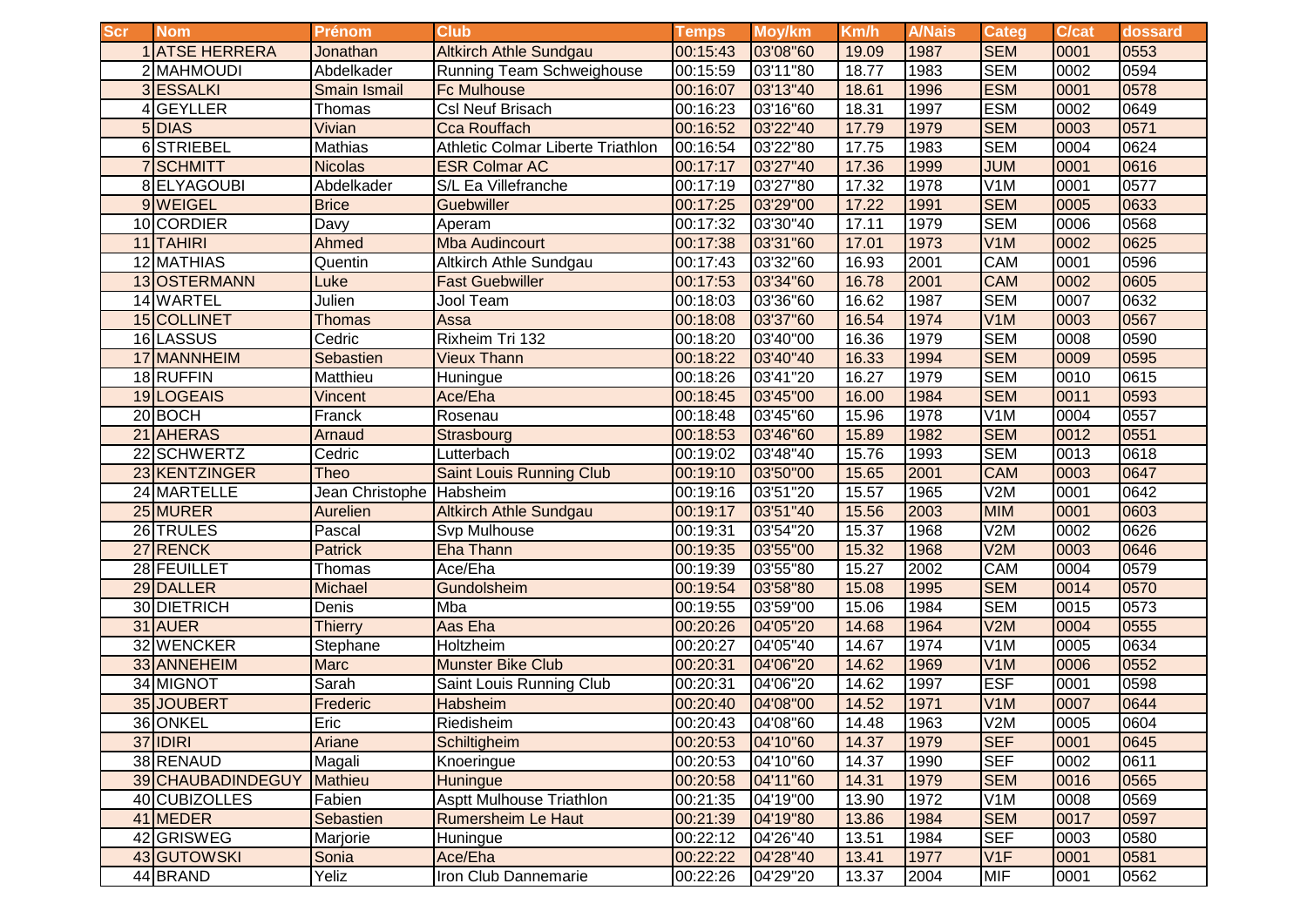| <b>Scr</b> | <b>Nom</b>    | <b>Prénom</b>   | <b>Club</b>                     | <b>Temps</b>      | Moy/km   | Km/h  | <b>A/Nais</b> | Categ            | <b>C/cat</b> | dossard |
|------------|---------------|-----------------|---------------------------------|-------------------|----------|-------|---------------|------------------|--------------|---------|
|            | 45 VALLE      | Luca            | Ace/Eha                         | 00:22:36          | 04'31"20 | 13.27 | 2003          | <b>MIM</b>       | 0002         | 0630    |
|            | 46 LIROT      | Patrick         | Us Pulversheim Athletisme       | 00:22:43          | 04'32"60 | 13.21 | 1961          | V2M              | 0006         | 0592    |
|            | 47 DREMONT    | <b>Karine</b>   | <b>Fc Mulhouse</b>              | 00:22:50          | 04'34"00 | 13.14 | 1982          | <b>SEF</b>       | 0004         | 0574    |
|            | 48 ROCHET     | Philippe        | Apchm                           | 00:23:02          | 04'36"40 | 13.02 | 1955          | V3M              | 0001         | 0652    |
|            | 49 SEYFRIED   | Vanessa         | <b>Saint Louis Running Club</b> | 00:23:24          | 04'40"80 | 12.82 | 1981          | <b>SEF</b>       | 0005         | 0621    |
|            | 50 KANE       | Hamet           | Mba                             | 00:23:29          | 04'41"80 | 12.78 | 1980          | <b>SEM</b>       | 0018         | 0588    |
| 51         | <b>UHRING</b> | <b>Nicole</b>   | Eha Aas                         | 00:23:40          | 04'44"00 | 12.68 | 1967          | V2F              | 0001         | 0629    |
|            | 52 BONGARZONE | Julien          | Andolsheim                      | 00:24:20          | 04'52"00 | 12.33 | 2002          | CAM              | 0005         | 0558    |
|            | 53 REITZIG    | <b>Adeline</b>  | <b>Team Elias</b>               | 00:24:24          | 04'52"80 | 12.30 | 1985          | <b>SEF</b>       | 0006         | 0610    |
|            | 54 KLEIN      | Benedicte       | <b>Fast Guebwiller</b>          | 00:24:46          | 04'57"20 | 12.11 | 1991          | <b>SEF</b>       | 0007         | 0589    |
|            | 55 ROSSE      | Caroline        | <b>Huningue</b>                 | 00:25:13          | 05'02"60 | 11.90 | 1977          | V1F              | 0002         | 0613    |
|            | 56 CHARTON    | Christelle      | <b>Montbeliard Marathon</b>     | 00:25:25          | 05'05"00 | 11.80 | 1973          | V <sub>1F</sub>  | 0003         | 0564    |
|            | 57 RIFF       | Edouard         | <b>Education Nationale 68</b>   | 00:25:37          | 05'07"40 | 11.71 | 1951          | V3M              | 0002         | 0612    |
|            | 58 HAFFNER    | Alexandre       | Colmar                          | 00:25:44          | 05'08"80 | 11.66 | 1988          | <b>SEM</b>       | 0019         | 0582    |
|            | 59 CAMBIER    | Jessica         | S/L Us Pulversheim              | 00:25:48          | 05'09"60 | 11.63 | 1984          | <b>SEF</b>       | 0008         | 0648    |
|            | 60 DIENGER    | Jeremy          | Roggenhouse                     | 00:26:36          | 05'19"20 | 11.28 | 1986          | <b>SEM</b>       | 0020         | 0572    |
|            | 61 SESIA      | <b>Noah</b>     | Huningue                        | 00:26:40          | 05'20"00 | 11.25 | 2003          | <b>MIM</b>       | 0003         | 0620    |
|            | 62 MULLER     | <b>Bernard</b>  | Us Pulversheim Athletisme       | 00:26:41          | 05'20"20 | 11.24 | 1958          | V3M              | 0003         | 0602    |
|            | 63 SIMON      | <b>Evelyne</b>  | <b>St Michel</b>                | 00:26:53          | 05'22"60 | 11.16 | 1967          | V2F              | 0002         | 0639    |
|            | 64 VONE       | Jean Claude     | Kappelen                        | 00:27:23          | 05'28"60 | 10.96 | 1953          | V3M              | 0004         | 0631    |
|            | 65 CLAUZEL    | Julie           | Lipsheim                        | 00:27:28          | 05'29"60 | 10.92 | 1996          | <b>ESF</b>       | 0002         | 0566    |
|            | 66 WENTZINGER | Laurine         | <b>AC Huningue</b>              | 00:27:34          | 05'30"80 | 10.88 | 2000          | JUF              | 0001         | 0635    |
| 67         | <b>SHARMA</b> | Ingrid          | <b>Cs St Louis</b>              | 00:27:37          | 05'31"40 | 10.86 | 1976          | V1F              | 0004         | 0622    |
|            | 68 SHARMA     | Shachi          | <b>St Louis</b>                 | 00:27:37          | 05'31"40 | 10.86 | 1978          | V <sub>1</sub> M | 0009         | 0623    |
|            | 69 BRAND      | Julie           | <b>Mulhouse</b>                 | 00:27:50          | 05'34"00 | 10.78 | 1982          | <b>SEF</b>       | 0009         | 0561    |
|            | 70 BRAND      | Gerard          | Saint Louis                     | 00:27:50          | 05'34"00 | 10.78 | 1956          | V3M              | 0005         | 0560    |
|            | 71 HELGEN     | Anna            | <b>Altkirch Athle Sundgau</b>   | 00:27:58          | 05'35"60 | 10.73 | 1960          | V2F              | 0003         | 0584    |
|            | 72 HELGEN     | Melissa         | Steinbrunn Le Haut              | 00:27:59          | 05'35"80 | 10.72 | 1991          | <b>SEF</b>       | 0010         | 0585    |
|            | 73 SCHUSTER   | <b>Beatrice</b> | Obermodern Zutzendor            | 00:28:11          | 05'38"20 | 10.64 | 1966          | V2F              | 0004         | 0617    |
|            | 74 BAUDOUIN   | Michel          | Altkirch Athle Sundgau          | 00:28:13          | 05'38"60 | 10.63 | 1945          | V4M              | 0001         | 0556    |
|            | 75 LEROY      | Catherine       | Athle Vosges Vallee des Lacs    | 00:28:47          | 05'45"40 | 10.42 | 1962          | V2F              | 0005         | 0591    |
|            | 76 ROSSE      | <b>Yves</b>     | Aploe Hegenheim                 | 00:28:51          | 05'46"20 | 10.40 | 1948          | V <sub>4</sub> M | 0002         | 0614    |
|            | 77 GILLES     | <b>Florent</b>  | Saint Louis                     | 00:28:53          | 05'46"60 | 10.39 | 1985          | <b>SEM</b>       | 0021         | 0643    |
|            | 78 ELY        | Patricia        | 1001 Foulees                    | 00:28:58          | 05'47"60 | 10.36 | 1962          | V2F              | 0006         | 0576    |
|            | <b>79 ELY</b> | <b>Noel</b>     | Ingersheim                      | 00:29:01          | 05'48"20 | 10.34 | 1961          | V2M              | 0007         | 0575    |
|            | 80 PENGRECH   | Isabelle        | Athle Vosges Vallee des Lacs    | 00:29:32 05'54"40 |          | 10.16 | 1970          | V1F              | 0005         | 0608    |
|            | 81 CANDELA    | Christiane      | <b>Cs Saint Louis</b>           | 00:29:43          | 05'56"60 | 10.10 | 1950          | V3F              | 0001         | 0641    |
|            | 82 PENGRECH   | Yoann           | Gerardmer                       | 00:30:33          | 06'06"60 | 9.82  | 2004          | <b>MIM</b>       | 0004         | 0609    |
|            | 83 PENGRECH   | Gaelle          | Athle Vosges Vallee des Lacs    | 00:30:36          | 06'07"20 | 9.80  | 1998          | <b>ESF</b>       | 0003         | 0607    |
|            | 84 FREMY      | Clement         | Cadpa Huningue                  | 00:31:17          | 06'15"40 | 9.59  | 2004          | <b>MIM</b>       | 0005         | 0638    |
|            | 85 JEANPIERRE | <b>Steeve</b>   | <b>AC Huningue</b>              | 00:33:08          | 06'37"60 | 9.05  | 1973          | V1M              | 0010         | 0587    |
|            | 86 RAVEL      | Muriel          | Mulhouse                        | 00:33:08          | 06'37"60 | 9.05  | 1959          | V2F              | 0007         | 0640    |
|            | 87 AUBRY      | Audrey          | Athle Vosges Vallee des Lacs    | 00:33:46          | 06'45"20 | 8.88  | 1977          | V1F              | 0006         | 0554    |
|            | 88 MOULIN     | Julien          | Saint Louis                     | 00:38:41          | 07'44"20 | 7.76  | 2004          | <b>MIM</b>       | 0006         | 0600    |